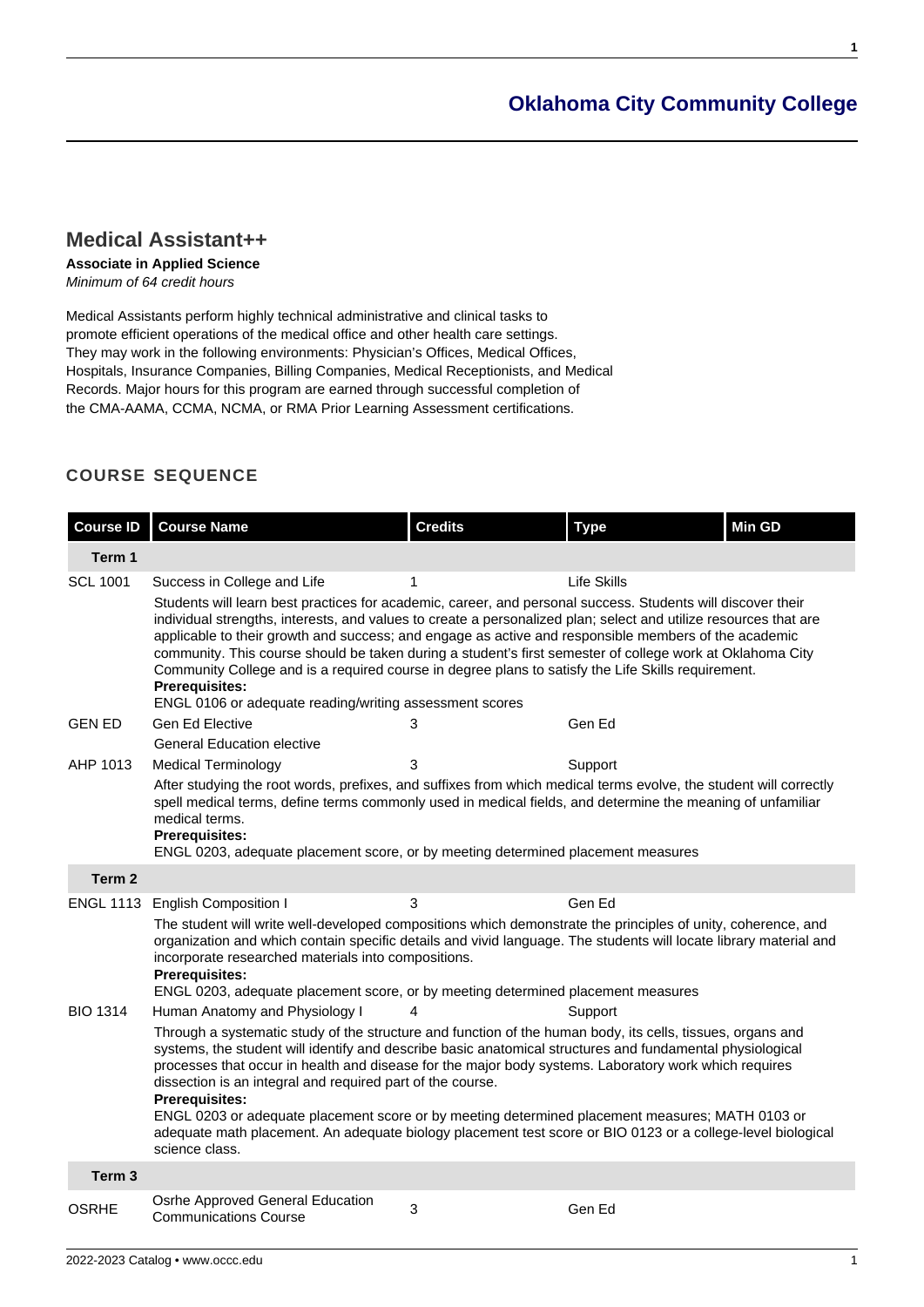|                      | <b>OSRHE</b> approved General Education Communications course                                                                                                                                                                                                                                                                                                                                                                                                                                                                                                                    |    |         |  |  |
|----------------------|----------------------------------------------------------------------------------------------------------------------------------------------------------------------------------------------------------------------------------------------------------------------------------------------------------------------------------------------------------------------------------------------------------------------------------------------------------------------------------------------------------------------------------------------------------------------------------|----|---------|--|--|
| <b>HIST 1483</b>     | U.S. History to 1877                                                                                                                                                                                                                                                                                                                                                                                                                                                                                                                                                             | OR | Gen Ed  |  |  |
|                      | After analyzing events in American history from 1400 to 1877 in such areas as revolution, geographic and social<br>mobility, political reform, government precedents and war, students will be able to identify patterns of present day<br>mobility, describe governmental operations in their society and help resolve conflict in society based on the<br>student's search for change, precedents, and conflict in the American past. A general education requirement.<br><b>Prerequisites:</b>                                                                                |    |         |  |  |
|                      | ENGL 0203, adequate placement score, or by meeting determined placement measures                                                                                                                                                                                                                                                                                                                                                                                                                                                                                                 |    |         |  |  |
| <b>HIST 1493</b>     | U.S. History 1877 to Present                                                                                                                                                                                                                                                                                                                                                                                                                                                                                                                                                     | 3  | Gen Ed  |  |  |
|                      | After analyzing events in American history from 1877 to the present in such areas as geographic and social<br>mobility, political reform, government precedents and war, students will be able to identify patterns of present day<br>mobility, describe governmental operations in their society and help resolve conflict in society based on the<br>student's search for change, precedents, and conflict in the American past. A general education requirement.<br><b>Prerequisites:</b><br>ENGL 0203, adequate placement score, or by meeting determined placement measures |    |         |  |  |
| Term 4               |                                                                                                                                                                                                                                                                                                                                                                                                                                                                                                                                                                                  |    |         |  |  |
| <b>GEN ED</b>        | Gen Ed Elective                                                                                                                                                                                                                                                                                                                                                                                                                                                                                                                                                                  | 3  | Gen Ed  |  |  |
|                      | <b>General Education elective</b>                                                                                                                                                                                                                                                                                                                                                                                                                                                                                                                                                |    |         |  |  |
| <b>POLSC</b><br>1113 | American Federal Government                                                                                                                                                                                                                                                                                                                                                                                                                                                                                                                                                      | 3  | Gen Ed  |  |  |
|                      | A study of the principles, structure, processes and functions of the United States federal government.<br><b>Prerequisites:</b>                                                                                                                                                                                                                                                                                                                                                                                                                                                  |    |         |  |  |
|                      | ENGL 0203, adequate placement score, or by meeting determined placement measures                                                                                                                                                                                                                                                                                                                                                                                                                                                                                                 |    |         |  |  |
| Term 5               |                                                                                                                                                                                                                                                                                                                                                                                                                                                                                                                                                                                  |    |         |  |  |
| <b>BIO 1414</b>      | Human Anatomy and Physiology II                                                                                                                                                                                                                                                                                                                                                                                                                                                                                                                                                  | 4  | Support |  |  |
|                      | With Human Anatomy & Physiology I as a foundation, the student will advance his or her study of the structure<br>and function of the human body and will identify and describe more detailed anatomical structures and more<br>comprehensive physiological processes that occur in health through a systematic survey of the major body<br>systems. Laboratory work which requires dissection is an integral and required part of the course.<br><b>Prerequisites:</b><br>BIO 1314 with a grade of "C" or higher<br><b>Faculty Approved Mathematics That</b>                     |    |         |  |  |
| FA MATH1             | Meet Occc's Mathematics Proficiency<br>Requirements                                                                                                                                                                                                                                                                                                                                                                                                                                                                                                                              | 3  | Support |  |  |
|                      | Faculty approved Mathematics that meets OCCC's Mathematics proficiency requirement                                                                                                                                                                                                                                                                                                                                                                                                                                                                                               |    |         |  |  |
| PSY 1113             | General Psychology                                                                                                                                                                                                                                                                                                                                                                                                                                                                                                                                                               | 3  | Gen Ed  |  |  |
|                      | A survey of the major areas of study in psychology such as motivation, learning, physiology, personality, social<br>psychology, abnormal behavior, perception, memory, cognition/thought, and treatment.<br><b>Prerequisites:</b><br>ENGL 0203, adequate placement score, or by meeting determined placement measures                                                                                                                                                                                                                                                            |    |         |  |  |
| Term 6               |                                                                                                                                                                                                                                                                                                                                                                                                                                                                                                                                                                                  |    |         |  |  |
| <b>PLA</b>           | <b>Prior Learning Assessment</b>                                                                                                                                                                                                                                                                                                                                                                                                                                                                                                                                                 | 7  | Major   |  |  |
|                      | Array<br><b>Prerequisites:</b><br>None                                                                                                                                                                                                                                                                                                                                                                                                                                                                                                                                           |    |         |  |  |
| Term 7               |                                                                                                                                                                                                                                                                                                                                                                                                                                                                                                                                                                                  |    |         |  |  |
| <b>PLA</b>           | Prior Learning Assessment<br>Array<br><b>Prerequisites:</b><br>None                                                                                                                                                                                                                                                                                                                                                                                                                                                                                                              | 7  | Major   |  |  |
| Term 8               |                                                                                                                                                                                                                                                                                                                                                                                                                                                                                                                                                                                  |    |         |  |  |
| <b>PLA</b>           | Prior Learning Assessment                                                                                                                                                                                                                                                                                                                                                                                                                                                                                                                                                        | 7  | Major   |  |  |
|                      | Array<br><b>Prerequisites:</b><br>None                                                                                                                                                                                                                                                                                                                                                                                                                                                                                                                                           |    |         |  |  |
| Term 9               |                                                                                                                                                                                                                                                                                                                                                                                                                                                                                                                                                                                  |    |         |  |  |
| <b>PLA</b>           | Prior Learning Assessment                                                                                                                                                                                                                                                                                                                                                                                                                                                                                                                                                        | 7  | Major   |  |  |

**2**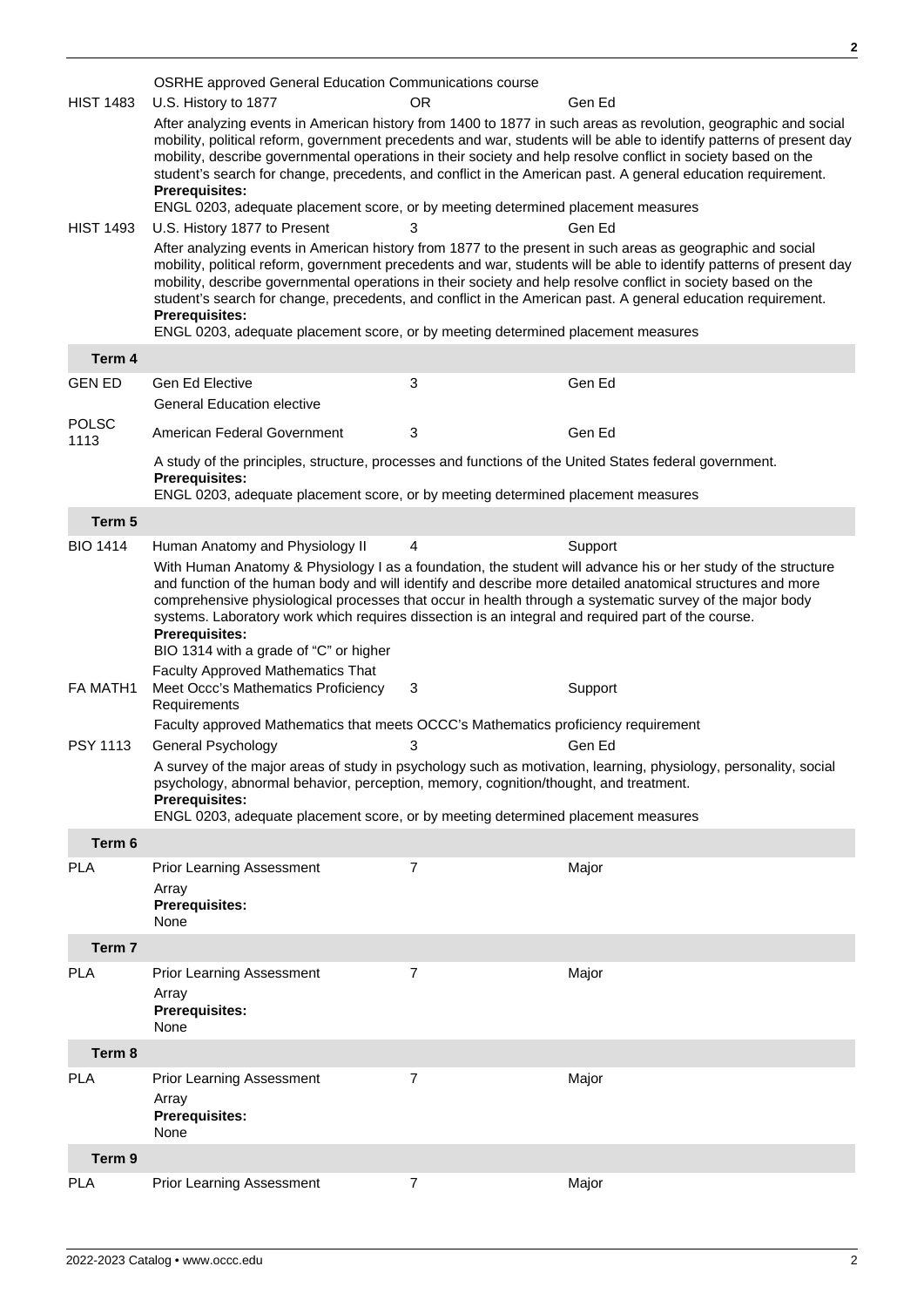Array **Prerequisites:** None

## **COURSE GROUPING**

Major Courses: (28 credit hours) PLA (Prior Learning Assessment credit based on National Certification(s)\*)

General Education Courses: (21 credit hours) Political Science: POLSC 1113; English: ENGL 1113; \*Any Oklahoma State Regents for Higher Education approved general education three credit hour English or communications course; History: HIST 1483 or HIST 1493; Psychology: PSY 1113; General Education Electives: six credit hours.

Life Skills Courses: (1 credit hour) Life Skills: SCL 1001

Support Courses: (14 credit hours) BIO 1314; BIO 1414; AHP 1013; Mathematics: Three credit hours of faculty approved mathematics that meet OCCC's mathematics proficiency requirements.

## **PROGRAM NOTES**

Notes: This Technical and Occupational program is designed to prepare students to enter the job force following completion. See Technical and Occupational Programs in the general information section of the catalog.

Prior Learning Assessment (PLA) is contingent upon successful completion of the national CMA-AAMA, CCMA, NCMA, or RMA certification, and meeting resident credit hour requirements.

++Special admission procedures required.

## **COURSE DESCRIPTIONS**

#### **ALLIED HEALTH**

#### **AHP 1013 - Medical Terminology**

After studying the root words, prefixes, and suffixes from which medical terms evolve, the student will correctly spell medical terms, define terms commonly used in medical fields, and determine the meaning of unfamiliar medical terms. **Prerequisites:** ENGL 0203, adequate placement score, or by meeting determined placement measures **Credits:** 3

#### **BIOLOGICAL SCIENCE**

#### **BIO 1314 - Human Anatomy and Physiology I**

Through a systematic study of the structure and function of the human body, its cells, tissues, organs and systems, the student will identify and describe basic anatomical structures and fundamental physiological processes that occur in health and disease for the major body systems. Laboratory work which requires dissection is an integral and required part of the course. **Prerequisites:** ENGL 0203 or adequate placement score or by meeting determined placement measures; MATH 0103 or adequate math placement. An adequate biology placement test score or BIO 0123 or a college-level biological science class. **Credits:** 4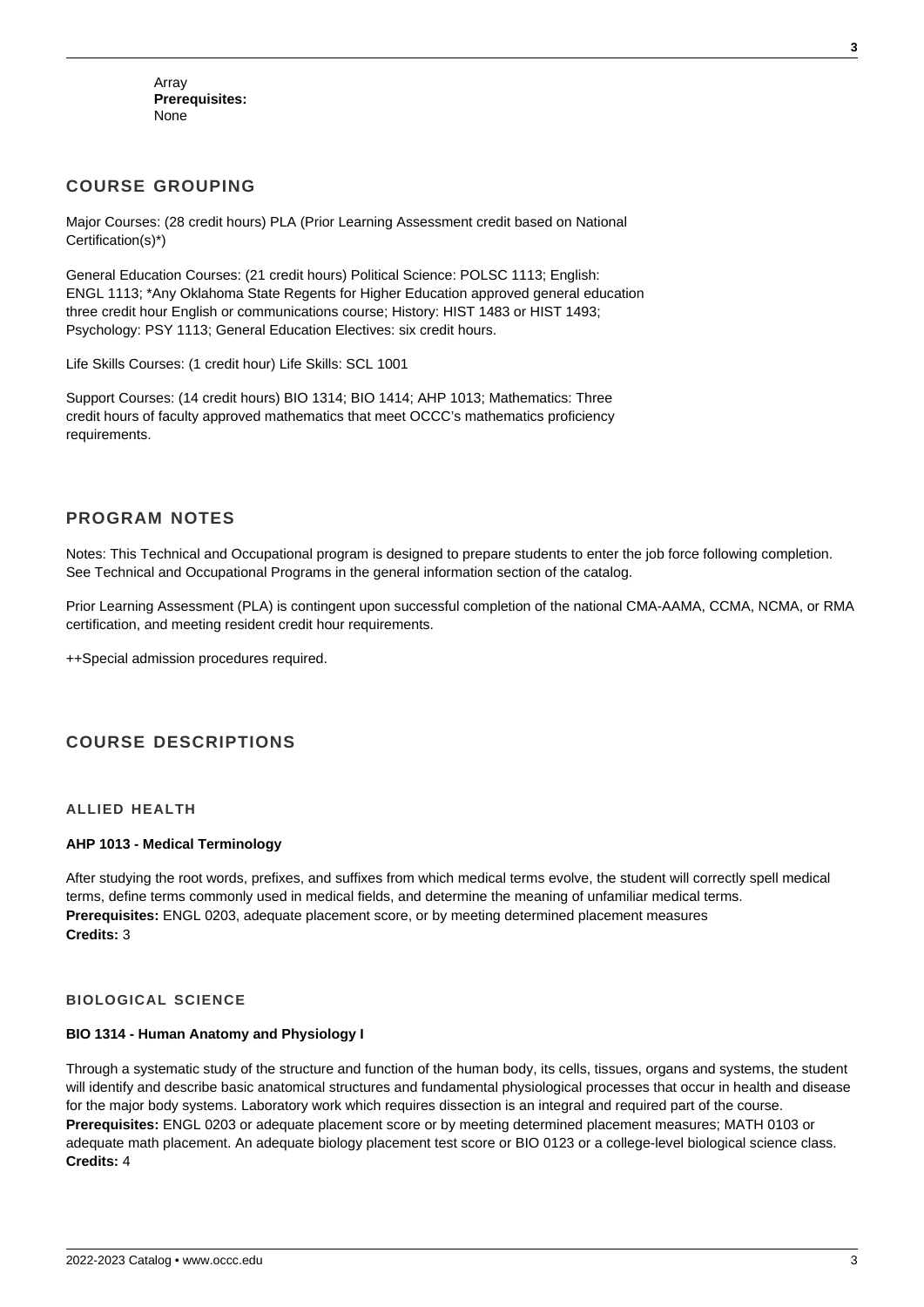#### **BIO 1414 - Human Anatomy and Physiology II**

With Human Anatomy & Physiology I as a foundation, the student will advance his or her study of the structure and function of the human body and will identify and describe more detailed anatomical structures and more comprehensive physiological processes that occur in health through a systematic survey of the major body systems. Laboratory work which requires dissection is an integral and required part of the course. **Prerequisites:** BIO 1314 with a grade of "C" or higher **Credits:** 4

#### **ELECTIVES**

#### **FA MATH1 - Faculty Approved Mathematics That Meet Occc's Mathematics Proficiency Requirements**

Faculty approved Mathematics that meets OCCC's Mathematics proficiency requirement **Credits:** 3

#### **GEN ED - Gen Ed Elective**

General Education elective **Credits:** 3

#### **OSRHE - Osrhe Approved General Education Communications Course**

OSRHE approved General Education Communications course **Credits:** 3

#### **ENGLISH**

#### **ENGL 1113 - English Composition I**

The student will write well-developed compositions which demonstrate the principles of unity, coherence, and organization and which contain specific details and vivid language. The students will locate library material and incorporate researched materials into compositions.

**Prerequisites:** ENGL 0203, adequate placement score, or by meeting determined placement measures **Credits:** 3

#### **HISTORY**

#### **HIST 1483 - U.S. History to 1877**

After analyzing events in American history from 1400 to 1877 in such areas as revolution, geographic and social mobility, political reform, government precedents and war, students will be able to identify patterns of present day mobility, describe governmental operations in their society and help resolve conflict in society based on the student's search for change, precedents, and conflict in the American past. A general education requirement.

**Prerequisites:** ENGL 0203, adequate placement score, or by meeting determined placement measures **Credits:** 3

#### **HIST 1493 - U.S. History 1877 to Present**

After analyzing events in American history from 1877 to the present in such areas as geographic and social mobility, political reform, government precedents and war, students will be able to identify patterns of present day mobility, describe governmental operations in their society and help resolve conflict in society based on the student's search for change, precedents, and conflict in the American past. A general education requirement.

**Prerequisites:** ENGL 0203, adequate placement score, or by meeting determined placement measures **Credits:** 3

#### **POLITICAL SCIENCE**